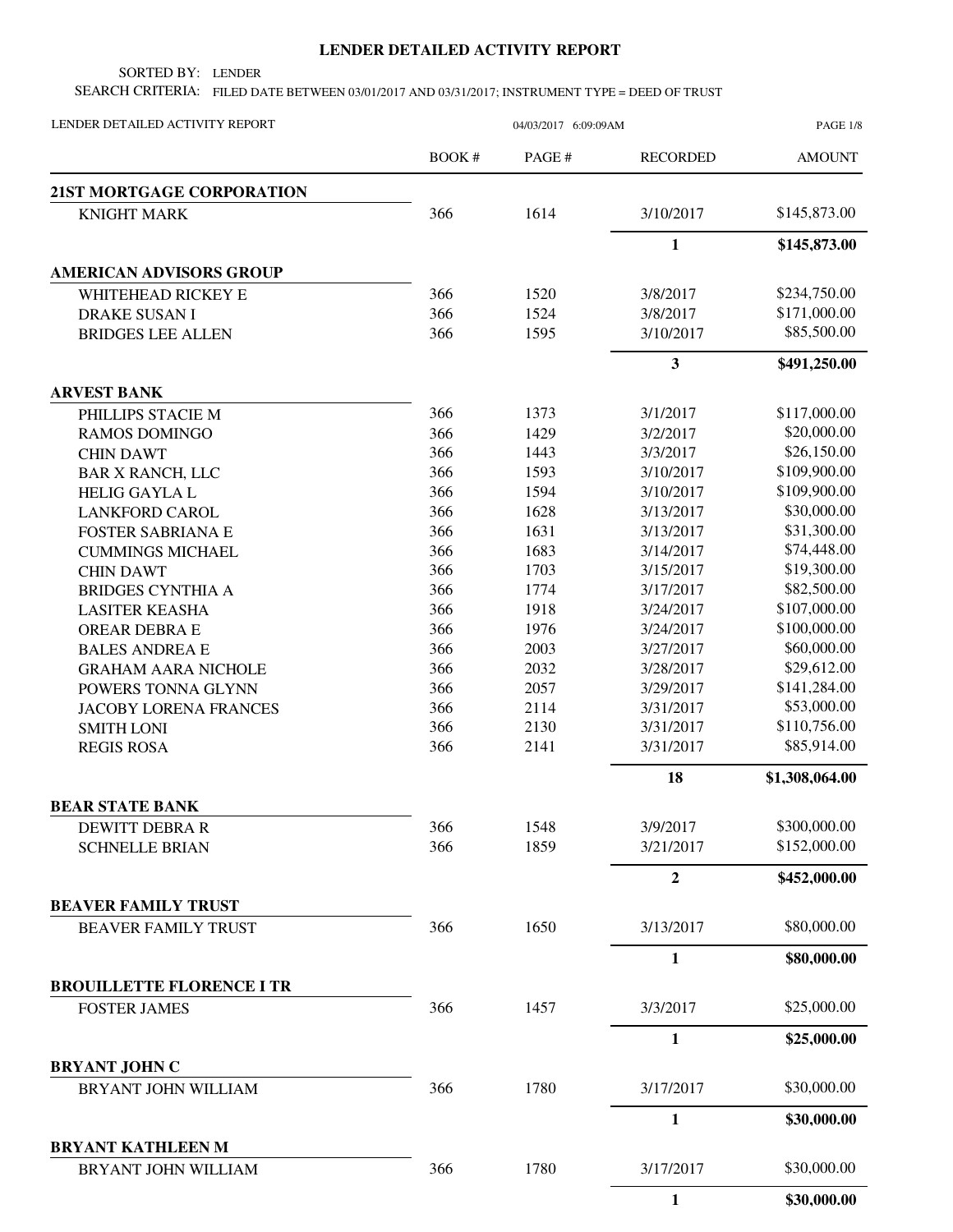PAGE 2/8

|                                      | <b>BOOK#</b> | PAGE# | <b>RECORDED</b>  | <b>AMOUNT</b>  |
|--------------------------------------|--------------|-------|------------------|----------------|
| <b>CARRINGTON MORTGAGE SERVICES</b>  |              |       |                  |                |
| <b>HARRIS KERRY LW</b>               | 366          | 1436  | 3/3/2017         | \$107,784.00   |
|                                      |              |       | $\mathbf{1}$     | \$107,784.00   |
| <b>CENTRAL BANK OF BRANSON</b>       |              |       |                  |                |
| <b>WESTFALL TRACIL</b>               | 366          | 2123  | 3/31/2017        | \$285,600.00   |
|                                      |              |       | $\mathbf{1}$     | \$285,600.00   |
| <b>COMMERCE BANK</b>                 |              |       |                  |                |
| <b>CRAMER SHEILA A</b>               | 366          | 1610  | 3/10/2017        | \$128,250.00   |
| FETTERS MARY E                       | 366          | 1636  | 3/13/2017        | \$150,000.00   |
|                                      |              |       | $\mathbf{2}$     | \$278,250.00   |
| <b>COMMUNITY BANK &amp; TRUST</b>    |              |       |                  |                |
| <b>ALLISON JANA</b>                  | 366          | 1367  | 3/1/2017         | \$105,000.00   |
| THE COMMUNITY COLLEGE DISTRICT OF NE | 366          | 1379  | 3/1/2017         | \$253,500.00   |
| R BANKS LAND HOLDINGS, LLC           | 366          | 1390  | 3/2/2017         | \$540,800.00   |
| THAMAN TERESA K                      | 366          | 1439  | 3/3/2017         | \$0.00         |
| <b>DURBIN TAMARA</b>                 | 366          | 1441  | 3/3/2017         | \$91,352.00    |
| <b>DANIELS DEVIN</b>                 | 366          | 1511  | 3/7/2017         | \$33,820.00    |
| <b>SMITH TENAL</b>                   | 366          | 1605  | 3/10/2017        | \$168,884.00   |
| WEBSTER VICKI L                      | 366          | 1702  | 3/15/2017        | \$184,800.00   |
| <b>SWAFFORD JULIE A</b>              | 366          | 1853  | 3/21/2017        | \$35,651.00    |
| <b>TUOMALA BONNIE</b>                | 366          | 1907  | 3/23/2017        | \$200,000.00   |
| <b>KRUEGER PATRICIA A</b>            | 366          | 2029  | 3/28/2017        | \$75,000.00    |
| FAHRENHOLTZ PAULA K                  | 366          | 2128  | 3/31/2017        | \$527,000.00   |
|                                      |              |       | 12               | \$2,215,807.00 |
| <b>COMMUNITY BANK AND TRUST</b>      |              |       |                  |                |
| <b>BANKS DONI RAE</b>                | 366          | 1642  | 3/13/2017        | \$88,369.00    |
|                                      |              |       | $\mathbf{1}$     | \$88,369.00    |
| <b>CORNERSTONE BANK</b>              |              |       |                  |                |
| YANG CHAO                            | 366          | 1428  | 3/2/2017         | \$940,000.00   |
|                                      |              |       | $\mathbf{1}$     | \$940,000.00   |
| <b>CROWDER JANIS JEAN</b>            |              |       |                  |                |
| <b>BEAVER DOUGLAS E</b>              | 366          | 1650  | 3/13/2017        | \$80,000.00    |
|                                      |              |       | $\mathbf{1}$     | \$80,000.00    |
| <b>DITECH FINANCIAL</b>              |              |       |                  | \$151,700.00   |
| <b>FRAZIER JAY</b>                   | 366          | 1961  | 3/24/2017        |                |
| <b>GILES LOREN RICHARD</b>           | 366          | 2006  | 3/27/2017        | \$84,000.00    |
|                                      |              |       | $\boldsymbol{2}$ | \$235,700.00   |
| <b>FCS FINANCIAL</b>                 |              |       |                  |                |
| HADDOCK JENI L                       | 366          | 1453  | 3/3/2017         | \$202,400.00   |
| MEHRENS ANDREA LEE                   | 366          | 1474  | 3/6/2017         | \$97,000.00    |
| <b>KH FARM LLC</b>                   | 366          | 1904  | 3/23/2017        | \$1,254,000.00 |
| <b>KH FARM LLC</b>                   | 366          | 1905  | 3/23/2017        | \$1,399,000.00 |
| <b>KRUSE TAMI ANN</b>                | 366          | 2101  | 3/30/2017        | \$191,500.00   |
|                                      |              |       | 5                | \$3,143,900.00 |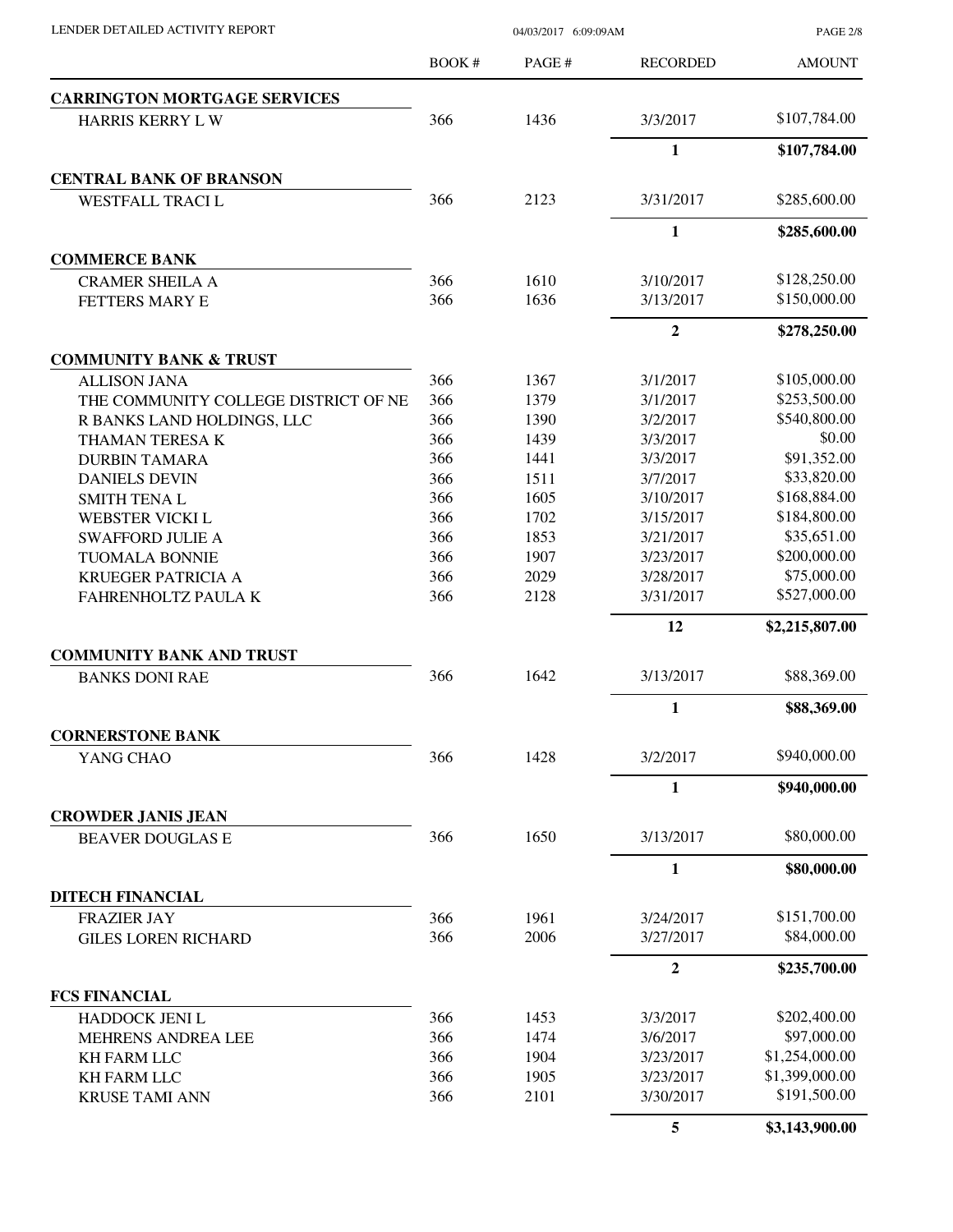| LENDER DETAILED ACTIVITY REPORT |  |
|---------------------------------|--|

04/03/2017 6:09:09AM

PAGE 3/8

|                                            | BOOK#      | PAGE#        | <b>RECORDED</b>       | <b>AMOUNT</b>  |
|--------------------------------------------|------------|--------------|-----------------------|----------------|
| <b>FIRST COMMAND BANK</b>                  |            |              |                       |                |
| <b>ELDER WENDY</b>                         | 366        | 1851         | 3/21/2017             | \$93,978.00    |
|                                            |            |              | $\mathbf{1}$          | \$93,978.00    |
| <b>FIRST COMMUNITY BANK</b>                |            |              |                       |                |
| <b>MAJOR DEBRA A</b>                       | 366        | 1411         | 3/2/2017              | \$100,000.00   |
| <b>NUNEZ ARACELI</b>                       | 366        | 1414         | 3/2/2017              | \$54,570.00    |
| <b>HENRY ELIZABETH</b>                     | 366        | 1514         | 3/8/2017              | \$193,969.00   |
| <b>CARTWRIGHT KATIE</b>                    | 366        | 1619         | 3/13/2017             | \$27,600.00    |
| PAUL JAMES M                               | 366        | 1873         | 3/22/2017             | \$170,126.00   |
| <b>COOK AUTUMN</b>                         | 366        | 2116         | 3/31/2017             | \$151,289.00   |
|                                            |            |              | 6                     | \$697,554.00   |
| FIRST STATE COMMUNITY BANK                 |            |              |                       |                |
| HUBCO PROPERTIES, LLC                      | 366        | 2014         | 3/27/2017             | \$933,087.00   |
|                                            |            |              | $\mathbf{1}$          | \$933,087.00   |
| <b>FLAT BRANCH MORTGAGE</b>                |            |              |                       |                |
| <b>GOWENS TABATHA</b>                      | 366        | 1449         | 3/3/2017              | \$136,803.00   |
| HOLT CHERYL                                | 366        | 1601         | 3/10/2017             | \$86,400.00    |
| <b>CARROLL ELISABETH E</b>                 | 366        | 1634         | 3/13/2017             | \$133,249.00   |
| LUCERO AMBER L                             | 366        | 1661         | 3/14/2017             | \$126,359.00   |
| <b>HOLZ KIMBERLY E</b>                     | 366        | 1674         | 3/14/2017             | \$140,409.00   |
| <b>CANTRELL LEZLIE M</b>                   | 366        | 1723         | 3/15/2017             | \$145,000.00   |
| <b>ROUSE JASON</b>                         | 366        | 1735         | 3/16/2017             | \$126,000.00   |
| <b>LESTER MELISSA F</b>                    | 366        | 1856         | 3/21/2017             | \$112,131.00   |
| RANDALL RYAN D                             | 366        | 1963         | 3/24/2017             | \$100,000.00   |
| PANAK CORY J                               | 366        | 2025         | 3/27/2017             | \$190,500.00   |
| <b>ECKHART ERIN L</b>                      | 366        | 2091         | 3/30/2017             | \$135,732.00   |
|                                            |            |              | 11                    | \$1,432,583.00 |
| FRANKLIN AMERICAN MORTGAGE                 |            |              |                       |                |
| <b>VANSTORY CASEY L</b>                    | 366        | 2138         | 3/31/2017             | \$261,182.00   |
|                                            |            |              | $\mathbf{1}$          | \$261,182.00   |
| FREEDOM BANK OF SOUTHERN MISSOURI          |            |              |                       | \$325,000.00   |
| <b>GRIFFIN MARILEE</b>                     | 366<br>366 | 1413         | 3/2/2017              | \$62,000.00    |
| <b>GUNTER DIANE</b><br><b>GUNTER DIANE</b> | 366        | 1427<br>1624 | 3/2/2017<br>3/13/2017 | \$62,000.00    |
|                                            |            |              | 3                     | \$449,000.00   |
| <b>FREEDOM MORTGAGE</b>                    |            |              |                       |                |
| <b>BLIGHT GERALD L</b>                     | 366        | 1958         | 3/24/2017             | \$79,532.00    |
|                                            |            |              | 1                     | \$79,532.00    |
| <b>GATEWAY MORTGAGE GROUP</b>              |            |              |                       |                |
| SODERSTROM JAMES MICHAEL                   | 366        | 1489         | 3/6/2017              | \$87,875.00    |
| CONNELL KEVIN J                            | 366        | 1566         | 3/9/2017              | \$69,591.00    |
| CONNELL KEVIN J                            | 366        | 1571         | 3/9/2017              | \$69,591.00    |
| TESTERMAN ADAM W                           | 366        | 1841         | 3/21/2017             | \$117,070.00   |
| DODSON SHANNON L                           | 366        | 1975         | 3/24/2017             | \$161,025.00   |
|                                            |            |              | 5                     | \$505,152.00   |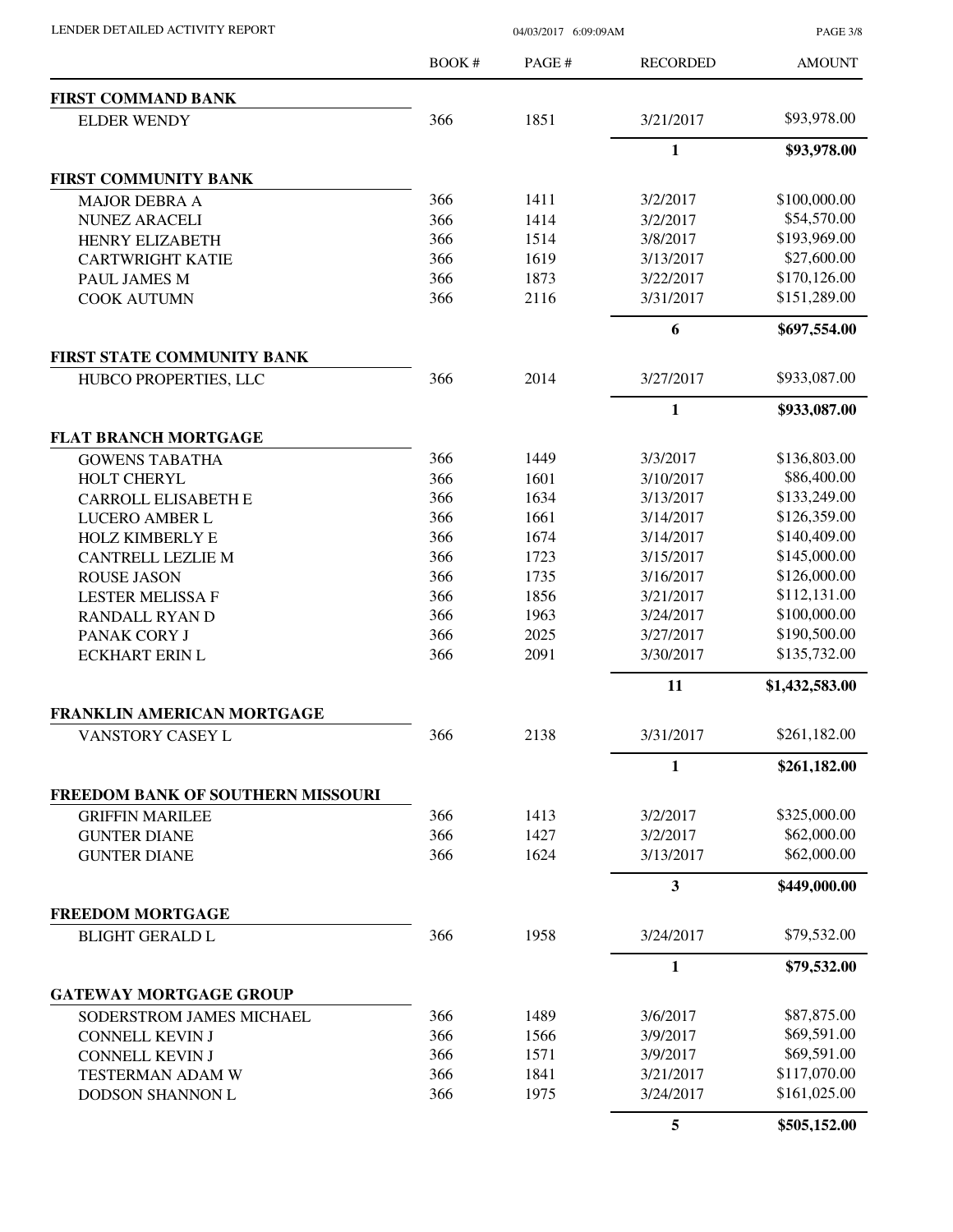| LENDER DETAILED ACTIVITY REPORT                      |            | PAGE 4/8     |                        |                             |
|------------------------------------------------------|------------|--------------|------------------------|-----------------------------|
|                                                      | BOOK#      | PAGE#        | <b>RECORDED</b>        | <b>AMOUNT</b>               |
| <b>GISEL DAVID</b>                                   |            |              |                        |                             |
| <b>GISEL DANIEL L</b>                                | 366        | 1834         | 3/21/2017              | \$24,000.00                 |
|                                                      |            |              | $\mathbf{1}$           | \$24,000.00                 |
| <b>GISEL TAMMY</b>                                   |            |              |                        |                             |
| <b>GISEL DANIEL L</b>                                | 366        | 1834         | 3/21/2017              | \$24,000.00                 |
|                                                      |            |              | $\mathbf{1}$           | \$24,000.00                 |
| <b>GREAT SOUTHERN BANK</b><br><b>COLE COURI</b>      | 366        | 2034         | 3/28/2017              | \$50,000.00                 |
|                                                      |            |              | $\mathbf{1}$           | \$50,000.00                 |
| <b>GUARANTY BANK</b>                                 |            |              |                        |                             |
| <b>KEAFER HEATHER D</b>                              | 366        | 2018         | 3/27/2017              | \$149,443.00                |
|                                                      |            |              | $\mathbf{1}$           | \$149,443.00                |
| <b>HAUGHT LARRY B</b>                                |            |              |                        |                             |
| MURRAY TIMOTHY W                                     | 366        | 1542         | 3/8/2017               | \$42,000.00                 |
|                                                      |            |              | $\mathbf{1}$           | \$42,000.00                 |
| <b>HAUGHT LINDA L</b><br>MURRAY CARLA M              | 366        | 1542         | 3/8/2017               | \$42,000.00                 |
|                                                      |            |              | $\mathbf{1}$           | \$42,000.00                 |
| <b>HENDRICKS GARY</b>                                |            |              |                        |                             |
| HUBCO INVESTMENTS, LLC                               | 366        | 1590         | 3/10/2017              | \$100,000.00                |
| MORGAN SCOTT L                                       | 366        | 1766         | 3/17/2017              | \$230,000.00                |
|                                                      |            |              | $\boldsymbol{2}$       | \$330,000.00                |
| <b>HOMEBRIDGE FINANCIAL SERVICES</b>                 |            |              |                        |                             |
| MEYER JENNIFER D                                     | 366        | 2124         | 3/31/2017              | \$174,223.00                |
|                                                      |            |              | 1                      | \$174,223.00                |
| <b>HOMETOWN BANK</b>                                 |            |              |                        |                             |
| WHITE MERLEN D                                       | 366        | 1461         | 3/6/2017               | \$71,717.00                 |
| NICHOLS SALLY                                        | 366        | 1479         | 3/6/2017               | \$142,000.00<br>\$51,800.00 |
| <b>MOSER SHAY DELENN</b>                             | 366<br>366 | 1561         | 3/9/2017               | \$216,000.00                |
| <b>OSBORNE MELISSA</b>                               | 366        | 1632<br>1640 | 3/13/2017<br>3/13/2017 | \$168,000.00                |
| <b>LAZURE DANIEL PAUL</b><br><b>STITES LARRY</b>     | 366        | 1881         | 3/22/2017              | \$34,000.00                 |
| <b>LOVELAND REBECCA</b>                              | 366        | 1960         | 3/24/2017              | \$70,000.00                 |
|                                                      |            |              | $\overline{7}$         | \$753,517.00                |
| <b>IFREEDOM DIRECT CORPORATION</b>                   |            |              |                        |                             |
| <b>CANTRELL FRANK</b>                                | 366        | 1497         | 3/7/2017               | \$196,000.00                |
|                                                      |            |              | $\mathbf{1}$           | \$196,000.00                |
| LEW. ENTERPRISES LLC                                 |            |              |                        |                             |
| <b>CREVISTON AMANDA L</b>                            | 366        | 1733         | 3/16/2017              | \$30,000.00                 |
|                                                      |            |              | $\mathbf{1}$           | \$30,000.00                 |
| <b>LIBERTY SAVINGS BANK</b><br><b>KHAN FRAZILA A</b> | 366        | 1386         | 3/2/2017               | \$424,100.00                |
|                                                      |            |              | $\mathbf{1}$           | \$424,100.00                |
|                                                      |            |              |                        |                             |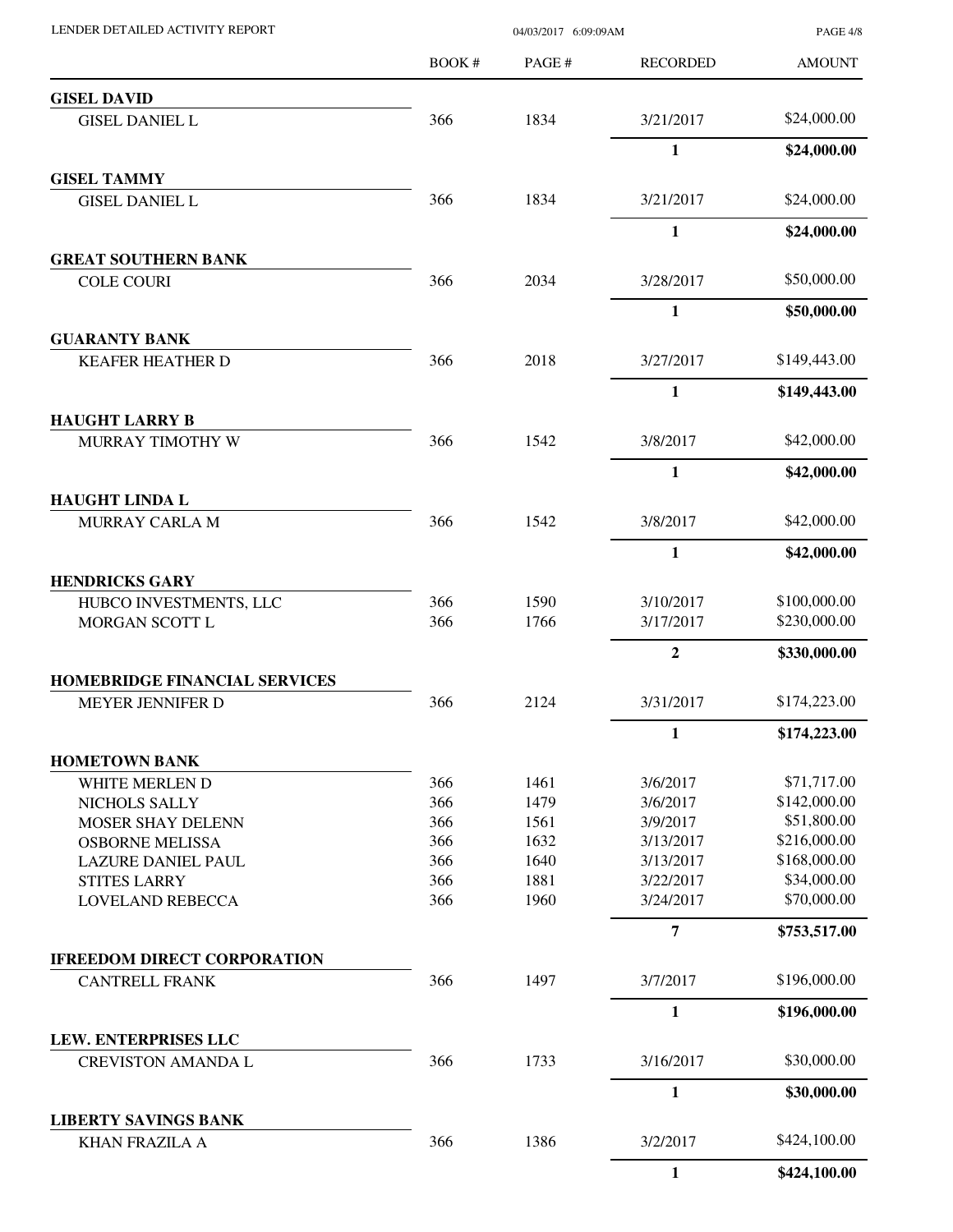| LENDER DETAILED ACTIVITY REPORT                                    | 04/03/2017 6:09:09AM |              |                        | <b>PAGE 5/8</b>             |  |
|--------------------------------------------------------------------|----------------------|--------------|------------------------|-----------------------------|--|
|                                                                    | <b>BOOK#</b>         | PAGE#        | <b>RECORDED</b>        | <b>AMOUNT</b>               |  |
| LOANDEPOT.COM, LLC                                                 |                      |              |                        |                             |  |
| <b>SKAGGS JANICE L</b>                                             | 366                  | 1430         | 3/2/2017               | \$80,000.00                 |  |
| <b>RAWLINGS NADA</b>                                               | 366                  | 1866         | 3/21/2017              | \$105,514.00                |  |
|                                                                    |                      |              | $\overline{2}$         | \$185,514.00                |  |
| <b>LOW VA RATES, LLC</b>                                           |                      |              |                        |                             |  |
| MCDONALD DALLAS                                                    | 366                  | 2103         | 3/30/2017              | \$125,406.00                |  |
|                                                                    |                      |              | $\mathbf{1}$           | \$125,406.00                |  |
| <b>MATLOCK JEANNE M TR</b>                                         |                      |              |                        |                             |  |
| MITCHELL ADRIENNE                                                  | 366                  | 1495         | 3/7/2017               | \$217,075.00                |  |
|                                                                    |                      |              | 1                      | \$217,075.00                |  |
| <b>MID AMERICA MORTGAGE</b>                                        |                      |              |                        |                             |  |
| <b>GARRITY TARA</b>                                                | 366                  | 1402         | 3/2/2017               | \$122,539.00                |  |
|                                                                    |                      |              | $\mathbf{1}$           | \$122,539.00                |  |
| <b>MID-MISSOURI BANK</b>                                           |                      |              |                        |                             |  |
| <b>BORGMEYER TRACY</b><br><b>CARDEN PRISCILLA</b>                  | 366<br>366           | 1626<br>1885 | 3/13/2017<br>3/22/2017 | \$50,000.00<br>\$168,000.00 |  |
|                                                                    |                      |              | $\overline{2}$         |                             |  |
|                                                                    |                      |              |                        | \$218,000.00                |  |
| MISSOURI HOUSING DEVELOPMENT COMMISSION<br><b>LESTER MELISSA F</b> | 366                  | 1862         | 3/21/2017              | \$4,485.24                  |  |
|                                                                    |                      |              | 1                      | \$4,485.24                  |  |
| NATIONSTAR MORTGAGE                                                |                      |              |                        |                             |  |
| SULLIVAN LARAEDA J                                                 | 366                  | 1512         | 3/7/2017               | \$134,596.00                |  |
| <b>SCHEUERMAN TERESA</b>                                           | 366                  | 1692         | 3/15/2017              | \$156,277.00                |  |
|                                                                    |                      |              | 2                      | \$290,873.00                |  |
| <b>NOLAN BEVERLY J</b>                                             |                      |              |                        |                             |  |
| MORGAN CINDY K                                                     | 366                  | 1766         | 3/17/2017              | \$230,000.00                |  |
|                                                                    |                      |              | $\mathbf{1}$           | \$230,000.00                |  |
| PEOPLES BANK                                                       |                      |              |                        |                             |  |
| <b>REDMON CALI JO</b>                                              | 366                  | 1400         | 3/2/2017               | \$76,500.00<br>\$80,000.00  |  |
| C K AND A INVESTMENTS OF MISSOURI, LLC                             | 366<br>366           | 1425         | 3/2/2017               | \$63,000.00                 |  |
| <b>KELLY THOMAS J</b>                                              | 366                  | 1618<br>1691 | 3/13/2017<br>3/14/2017 | \$145,000.00                |  |
| <b>PARRIGON ERIN</b>                                               | 366                  | 1717         | 3/15/2017              | \$341,000.00                |  |
| PERRY LYNSEY R                                                     | 366                  | 1757         | 3/17/2017              | \$195,600.00                |  |
| <b>BRADY MEGHAN</b>                                                |                      |              |                        | \$114,400.00                |  |
| <b>GIKLERSON MORGAN Y</b><br><b>GIKLERSON MORGAN Y</b>             | 366<br>366           | 1760<br>1761 | 3/17/2017<br>3/17/2017 | \$21,450.00                 |  |
|                                                                    | 366                  | 1845         |                        | \$329,650.00                |  |
| <b>ROBIN SHIANNE A</b>                                             | 366                  | 2011         | 3/21/2017<br>3/27/2017 | \$50,000.00                 |  |
| MILLER TAMMY J                                                     | 366                  | 2016         | 3/27/2017              | \$123,675.00                |  |
| <b>SNOW GINGER K</b><br><b>LEWIS KRISTINA</b>                      | 366                  | 2097         |                        | \$192,000.00                |  |
| <b>LEWIS KRISTINA</b>                                              | 366                  | 2098         | 3/30/2017<br>3/30/2017 | \$21,600.00                 |  |
|                                                                    |                      |              | 13                     | \$1,753,875.00              |  |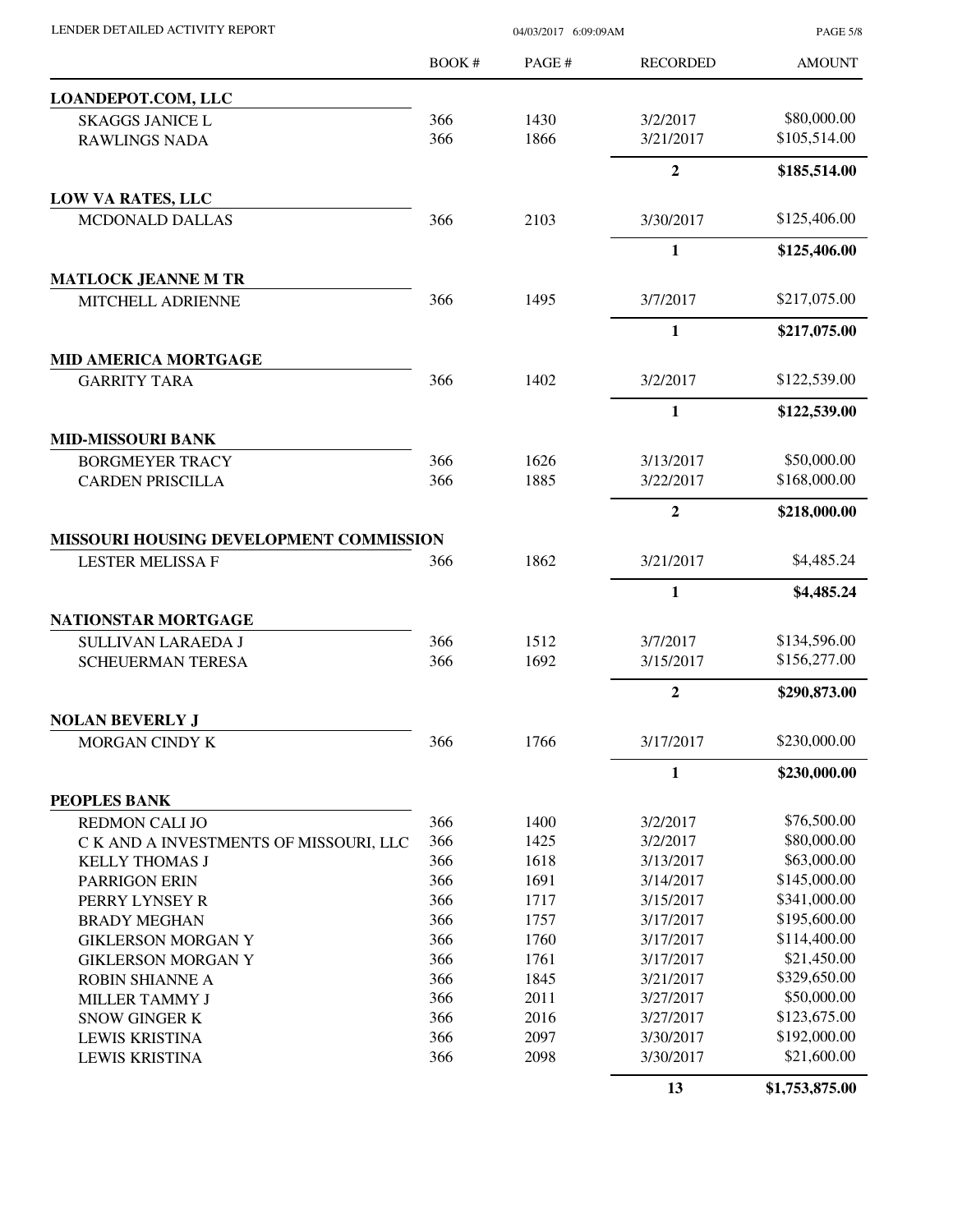| LENDER DETAILED ACTIVITY REPORT                            | 04/03/2017 6:09:09AM |              |                       | <b>PAGE 6/8</b>             |
|------------------------------------------------------------|----------------------|--------------|-----------------------|-----------------------------|
|                                                            | BOOK #               | PAGE#        | <b>RECORDED</b>       | <b>AMOUNT</b>               |
| <b>PINNACLE BANK</b>                                       |                      |              |                       |                             |
| <b>ANDREW PAULA M</b>                                      | 366                  | 1369         | 3/1/2017              | \$523,000.00                |
| <b>DEGRAFF BOBBIE J</b>                                    | 366                  | 1552         | 3/9/2017              | \$325,000.00                |
| <b>CAREY JESS</b>                                          | 366                  | 1796         | 3/17/2017             | \$30,000.00                 |
|                                                            |                      |              | 3                     | \$878,000.00                |
| PREMIER HOME MORTGAGE                                      |                      |              |                       |                             |
| <b>CLOUSE DOREEN</b>                                       | 366                  | 1466         | 3/6/2017              | \$84,898.00                 |
| <b>HYLTON BOBBI J</b>                                      | 366                  | 1544         | 3/8/2017              | \$76,109.00                 |
| <b>DUNKLE AMANDA J</b>                                     | 366                  | 2020         | 3/27/2017             | \$147,440.00                |
| SPEAK JEFFREY AUSTIN                                       | 366                  | 2085         | 3/30/2017             | \$81,613.00                 |
|                                                            |                      |              | 4                     | \$390,060.00                |
| <b>QUICKEN LOANS</b>                                       |                      |              |                       |                             |
| <b>SOOTER DANNETTE</b>                                     | 366                  | 1526         | 3/8/2017              | \$68,622.00                 |
| <b>COTTER CHERYL L</b>                                     | 366                  | 1563         | 3/9/2017              | \$157,199.00                |
| <b>BREAUX ALICE</b>                                        | 366                  | 1574         | 3/9/2017              | \$211,105.00                |
| <b>BRYAN RACHEL L</b>                                      | 366                  | 1666         | 3/14/2017             | \$155,200.00                |
| PERKINS LARRY D                                            | 366                  | 1744         | 3/16/2017             | \$178,931.00                |
| <b>WISEMAN NATALIE</b>                                     | 366                  | 1769         | 3/17/2017             | \$106,900.00                |
| <b>SKAGGS LAFONDA</b>                                      | 366                  | 1842         | 3/21/2017             | \$93,270.00                 |
| <b>BYRNE CHRISTINA</b>                                     | 366                  | 2023         | 3/27/2017             | \$191,130.00                |
| <b>BOOE DONNA</b>                                          | 366                  | 2081         | 3/30/2017             | \$98,000.00                 |
| <b>JOHNSON ALVIN D</b>                                     | 366                  | 2121         | 3/31/2017             | \$222,600.00                |
|                                                            |                      |              | 10                    | \$1,482,957.00              |
| <b>RANDOLPH REX L TR</b>                                   |                      |              |                       |                             |
| 3J PROPERTIES 2, LLC                                       | 366                  | 1417         | 3/2/2017              | \$333,500.00                |
|                                                            |                      |              | 1                     | \$333,500.00                |
| <b>ROYAL UNITED MORTGAGE</b>                               |                      |              |                       |                             |
| <b>BRESSIE SANDRA R</b>                                    | 366                  | 2111         | 3/31/2017             | \$86,400.00                 |
|                                                            |                      |              | $\mathbf{1}$          | \$86,400.00                 |
| <b>SECRETARY OF HOUSING</b>                                |                      |              |                       |                             |
| WHITEHEAD RICKEY E                                         | 366                  | 1521         | 3/8/2017              | \$234,750.00                |
| <b>DRAKE SUSAN I</b><br><b>BRIDGES LEE ALLEN</b>           | 366<br>366           | 1525<br>1596 | 3/8/2017<br>3/10/2017 | \$171,000.00<br>\$85,500.00 |
|                                                            |                      |              |                       |                             |
|                                                            |                      |              | 3                     | \$491,250.00                |
| SECURITY BANK OF SOUTHWEST MISSOURI<br><b>ALLEN NATHAN</b> | 366                  | 1472         | 3/6/2017              | \$70,000.00                 |
|                                                            |                      |              |                       |                             |
|                                                            |                      |              | 1                     | \$70,000.00                 |
| <b>SILER JAMES B</b><br>FENTON SHANNA L                    | 366                  | 1570         | 3/9/2017              | \$55,000.00                 |
|                                                            |                      |              | $\mathbf{1}$          | \$55,000.00                 |
| <b>SILER LINDA L</b>                                       |                      |              |                       |                             |
| FENTON SHANNA L                                            | 366                  | 1570         | 3/9/2017              | \$55,000.00                 |
|                                                            |                      |              | 1                     | \$55,000.00                 |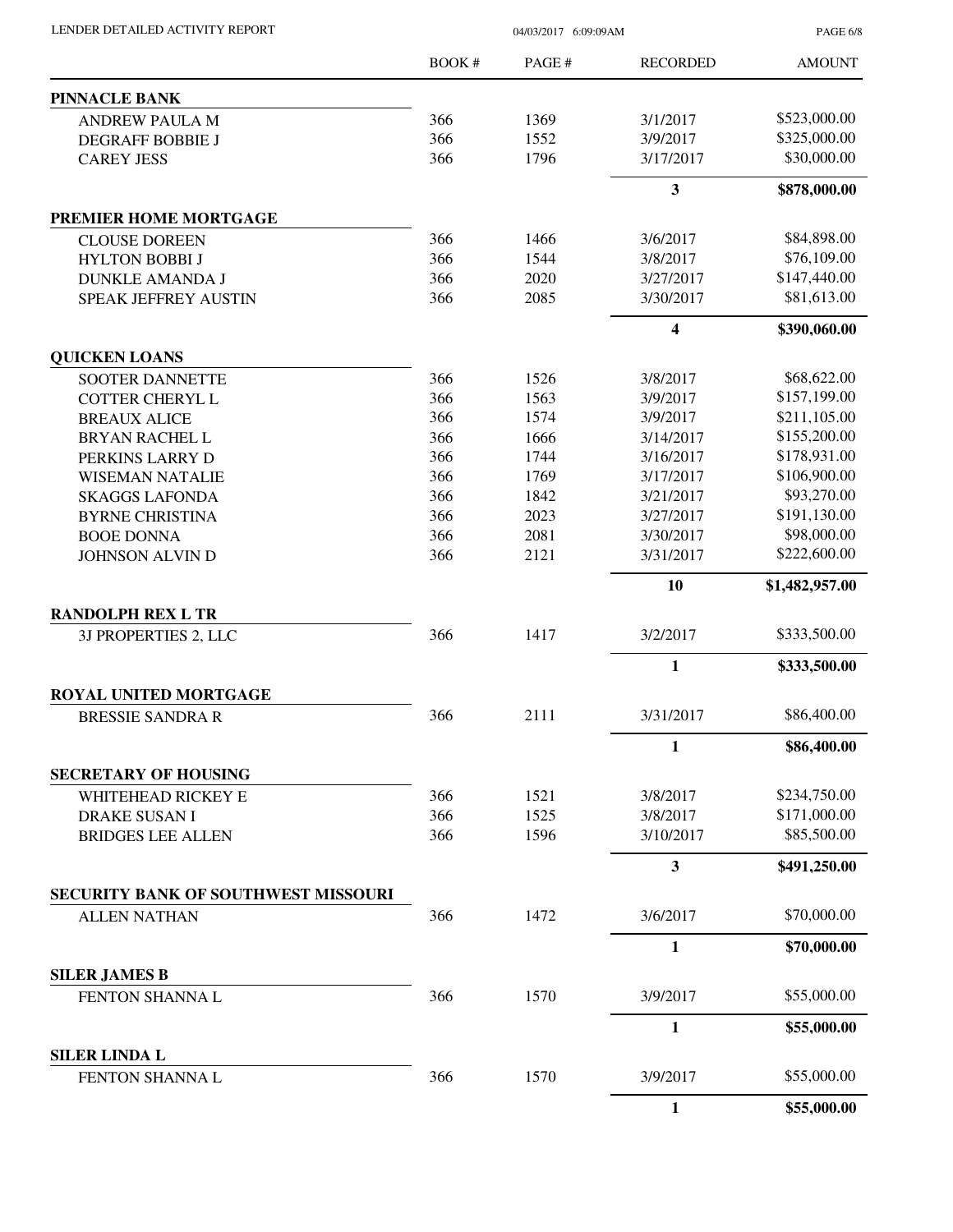| LENDER DETAILED ACTIVITY REPORT                  | 04/03/2017 6:09:09AM |       |                         | <b>PAGE 7/8</b> |  |
|--------------------------------------------------|----------------------|-------|-------------------------|-----------------|--|
|                                                  | <b>BOOK#</b>         | PAGE# | <b>RECORDED</b>         | <b>AMOUNT</b>   |  |
| <b>SIMMONS BANK</b>                              |                      |       |                         |                 |  |
| <b>BEEBE RONALD J</b>                            | 366                  | 2039  | 3/28/2017               | \$57,575.00     |  |
| PERSONS GREGORY E                                | 366                  | 2067  | 3/29/2017               | \$72,200.00     |  |
| <b>EVEY TONI</b>                                 | 366                  | 2112  | 3/31/2017               | \$112,000.00    |  |
|                                                  |                      |       | $\overline{\mathbf{3}}$ | \$241,775.00    |  |
| SONNY FLAT INVESTMENTS, LLC<br><b>MARCUM IDA</b> | 366                  | 1486  | 3/6/2017                | \$35,000.00     |  |
|                                                  |                      |       | $\mathbf{1}$            | \$35,000.00     |  |
| SOUTHWEST MISSOURI BANK                          |                      |       |                         |                 |  |
| <b>CARTER NATASHA</b>                            | 366                  | 1361  | 3/1/2017                | \$85,000.00     |  |
| SPILLERS KIMBERLY A                              | 366                  | 1362  | 3/1/2017                | \$29,000.00     |  |
| SNYDER, DORIS A                                  | 366                  | 1527  | 3/8/2017                | \$125,000.00    |  |
| SPARKS CHRISTOPHER JOSEPH                        | 366                  | 1537  | 3/8/2017                | \$130,000.00    |  |
| MITCHELL ADRIENNE                                | 366                  | 1551  | 3/9/2017                | \$380,000.00    |  |
| <b>TESH BONNIE K</b>                             | 366                  | 1663  | 3/14/2017               | \$66,000.00     |  |
| <b>GRANT ASHLEY</b>                              | 366                  | 1668  | 3/14/2017               | \$161,912.00    |  |
| <b>SMAY LAVONDA</b>                              | 366                  | 1675  | 3/14/2017               | \$60,000.00     |  |
| <b>BIEGANOWSKI GAYLE J</b>                       | 366                  | 1689  | 3/14/2017               | \$205,000.00    |  |
| <b>WILLIAMSON BARBARA</b>                        | 366                  | 1710  | 3/15/2017               | \$125,000.00    |  |
| <b>WERNER MARY</b>                               | 366                  | 1719  | 3/15/2017               | \$79,000.00     |  |
| <b>WINGO DEBRA</b>                               | 366                  | 1740  | 3/16/2017               | \$40,000.00     |  |
| <b>KEELE LISA D</b>                              | 366                  | 1803  | 3/20/2017               | \$15,000.00     |  |
| CARROLL LYNNETTE I                               | 366                  | 1804  | 3/20/2017               | \$15,000.00     |  |
| <b>BULEN VERA M</b>                              | 366                  | 1919  | 3/24/2017               | \$40,000.00     |  |
| MFH, LLC                                         | 366                  | 1969  | 3/24/2017               | \$88,000.00     |  |
| <b>LAUGHLIN ELIZABETH</b>                        | 366                  | 1972  | 3/24/2017               | \$34,320.00     |  |
| <b>MOSLEY PAULA</b>                              | 366                  | 1999  | 3/27/2017               | \$0.00          |  |
| <b>HARDY PATRICIA D TR</b>                       | 366                  | 2063  | 3/29/2017               | \$40,000.00     |  |
| <b>BIEGANOWSKI GAYLE J</b>                       | 366                  | 2087  | 3/30/2017               | \$205,000.00    |  |
| <b>JINKS VALERIE A</b>                           | 366                  | 2107  | 3/31/2017               | \$26,600.00     |  |
| <b>MARTINEAU RACHEL</b>                          | 366                  | 2119  | 3/31/2017               | \$26,400.00     |  |
|                                                  |                      |       | 22                      | \$1,976,232.00  |  |
| STONEGATE MORTGAGE<br><b>BRADSHAW HAILEY</b>     | 366                  | 1799  | 3/17/2017               | \$108,080.00    |  |
|                                                  |                      |       | $\mathbf{1}$            | \$108,080.00    |  |
| <b>STRAW LAYTON G</b>                            |                      |       |                         |                 |  |
| <b>OSBORNE TIFFANY LYNN</b>                      | 366                  | 1755  | 3/16/2017               | \$18,400.00     |  |
|                                                  |                      |       | $\mathbf{1}$            | \$18,400.00     |  |
| <b>STRAW RHONDA G</b>                            |                      |       |                         |                 |  |
| <b>OSBORNE TIFFANY LYNN</b>                      | 366                  | 1755  | 3/16/2017               | \$18,400.00     |  |
|                                                  |                      |       | 1                       | \$18,400.00     |  |
| <b>SUNTRUST MORTGAGE</b><br><b>MUSTARD KERRI</b> | 366                  | 1371  | 3/1/2017                | \$59,750.00     |  |
|                                                  |                      |       | 1                       | \$59,750.00     |  |
| THE CORNERSTONE BANK                             |                      |       |                         |                 |  |
| PATRICK JESSICA                                  | 366                  | 1872  | 3/22/2017               | \$38,096.74     |  |
|                                                  |                      |       | 1                       | \$38,096.74     |  |